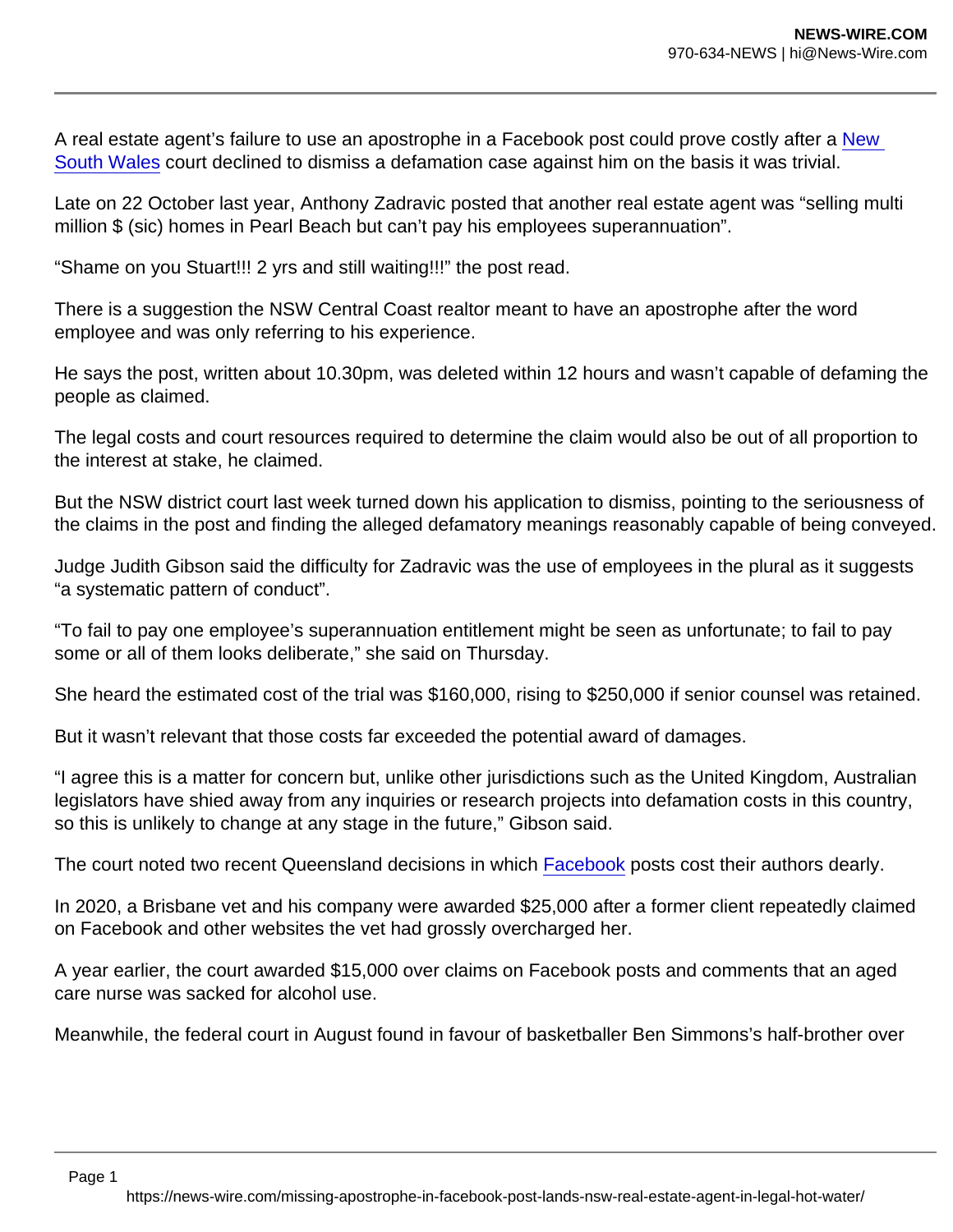baseless child abuse claims about him.

In the same court the defence minister, Peter Dutton, is suing a refugee activist over a tweet dubbing him a "rape apologist".

Dutton said the tweet was deeply offensive because it was the opposite of who he was.

Defamation lawyer Rebekah Giles said there is often a casual dismissal of defamatory comments on social media.

"When one considers the devastating effect that widely shared defamatory posts can have on one's life, it's plain that that approach is unjustified," she said.

By their very nature, social media platforms disseminate information easily, widely and quickly.

"A social media post can reach a wider audience than the front page of the Sydney Morning Herald – in a matter of hours. Serious harm can be inflicted with ease," she said.

Giles said most cases are sensibly resolved with the deletion of a post, an apology and payment of legal costs.

But some of her clients have been awarded \$500,000 after being subject of defamatory social media posts.

Melbourne lawyer Katarina Klaric said the past decade has brought exponential growth in social media defamation cases, with particular growth in work related to Google reviews.

Often the reviews are fake, made by competitors or disgruntled customers, she said.

"You can create a Gmail account under any name," Klaric said.

Removing offending posts made under fictitious names requires sending legal takedown notices to Facebook or Google or requesting the tech giants hand over the IP address. Often forensic IT experts are engaged to investigate and ascertain the origin of the defamatory post.

"Some cases are so serious they require the involvement of the police," Klaric said.

While nine in every 10 cases settle before reaching court, Klaric said there's a need for change in the law to avoid requiring people to engage in the "very expensive" court process.

"You want to be able to have the defamatory posts removed quickly but you want to do it cost-effectively," she said.

Zadravic will return to court in the coming weeks to determine how the case against him will proceed.